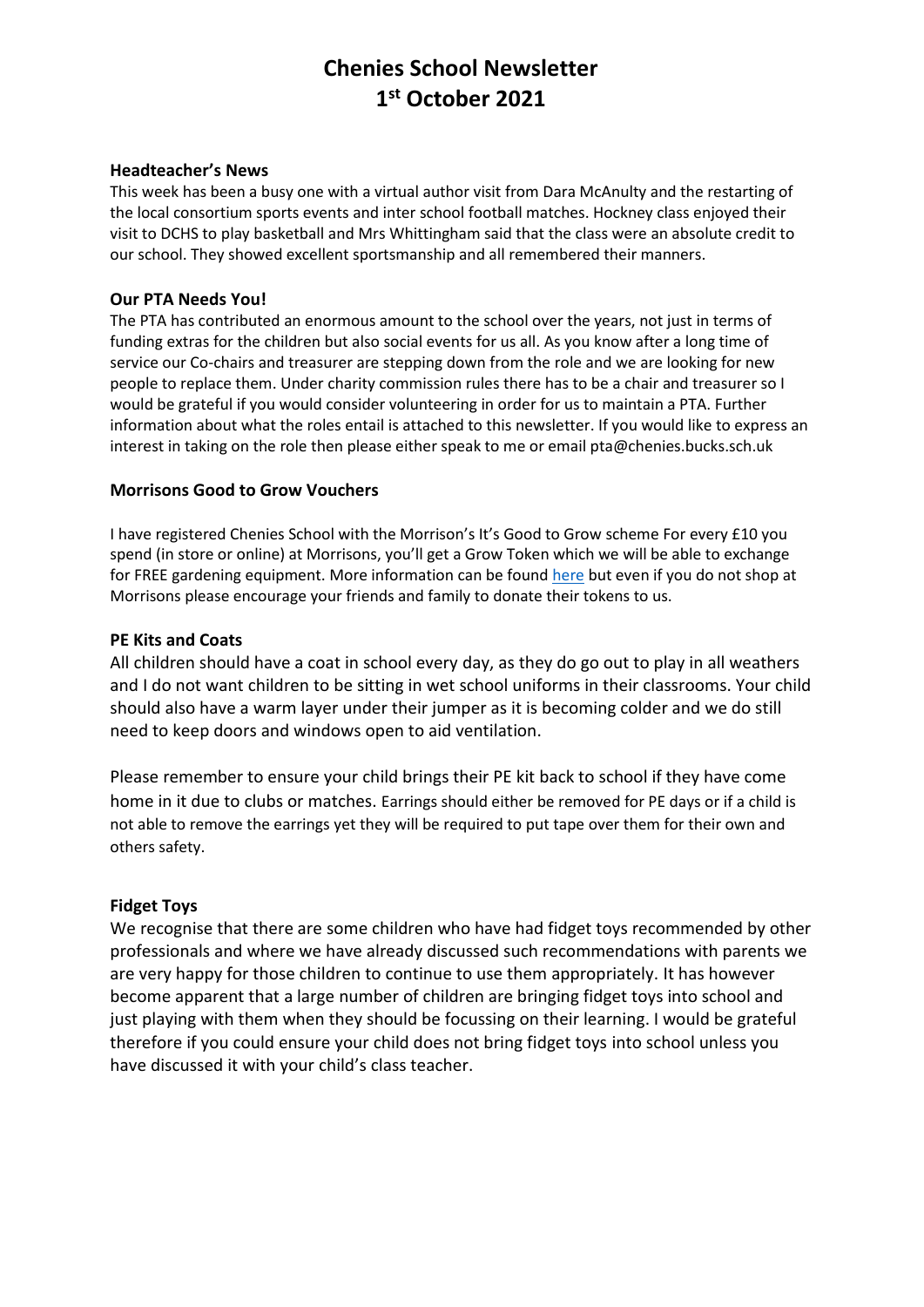## **Harvest Assembly**

Our Harvest Assembly will be taking place next Thursday at 9.00am in the school hall. You are all welcome to attend. Items for the Chiltern Foodbank can be brought in on Wednesday or Thursday next week. The foodbank have asked for the following items:

- **•** Tinned Fruit
- Tinned Carrots
- Tinned Sweetcorn
- Tinned Tomatoes
- Sponge Puddings
- **•** Tinned or Packet Custard
- Tinned or Packet Macaroni Cheese
- Biscuits
- Chocolate, Sweets, Christmas treats
- Toiletries (Soap, Deodorant, Shower gel, Shampoo Mens and Ladies)

# **Parents Evening**

Parents' evening appointments will be available to book on the school website from Monday 4 th October at 12pm. Appointments will be available as follows:

Tuesday 19th October - 5pm-6.30pm (in person) and 6.40pm-8pm (by telephone) Thursday 21st October - 3.30pm-4.30pm (in person) and 4.40pm-5.30pm (by telephone) This will be an opportunity for you to discuss your child's progress with the class teacher, please ensure that you book Thursday 18th November in your diary as an opportunity to come in and look at your child's work with them.

# **Football Match News**

We are delighted that we are starting to form football squads in Years 5 and 6 again following a year without inter-school matches.

On Wednesday we took part in our first U11 competition of the academic year, with a mixed Year 5 and 6 team facing matches against Robertswood, Lark Rise and Our Lady's Schools. At times the matches were tough, but all of the players from Chenies showed fantastic determination, perseverance, commitment and team skills, supporting and encouraging each other at each stage of the games. Mrs Tillyer was extremely proud of each of the players. We decided that our 'Player of the Day' was Luca Walton-Dawes. Thank you to all the parents that supported the team, transporting them to the game.

I wish you all an enjoyable weekend.

Suzanne Powell

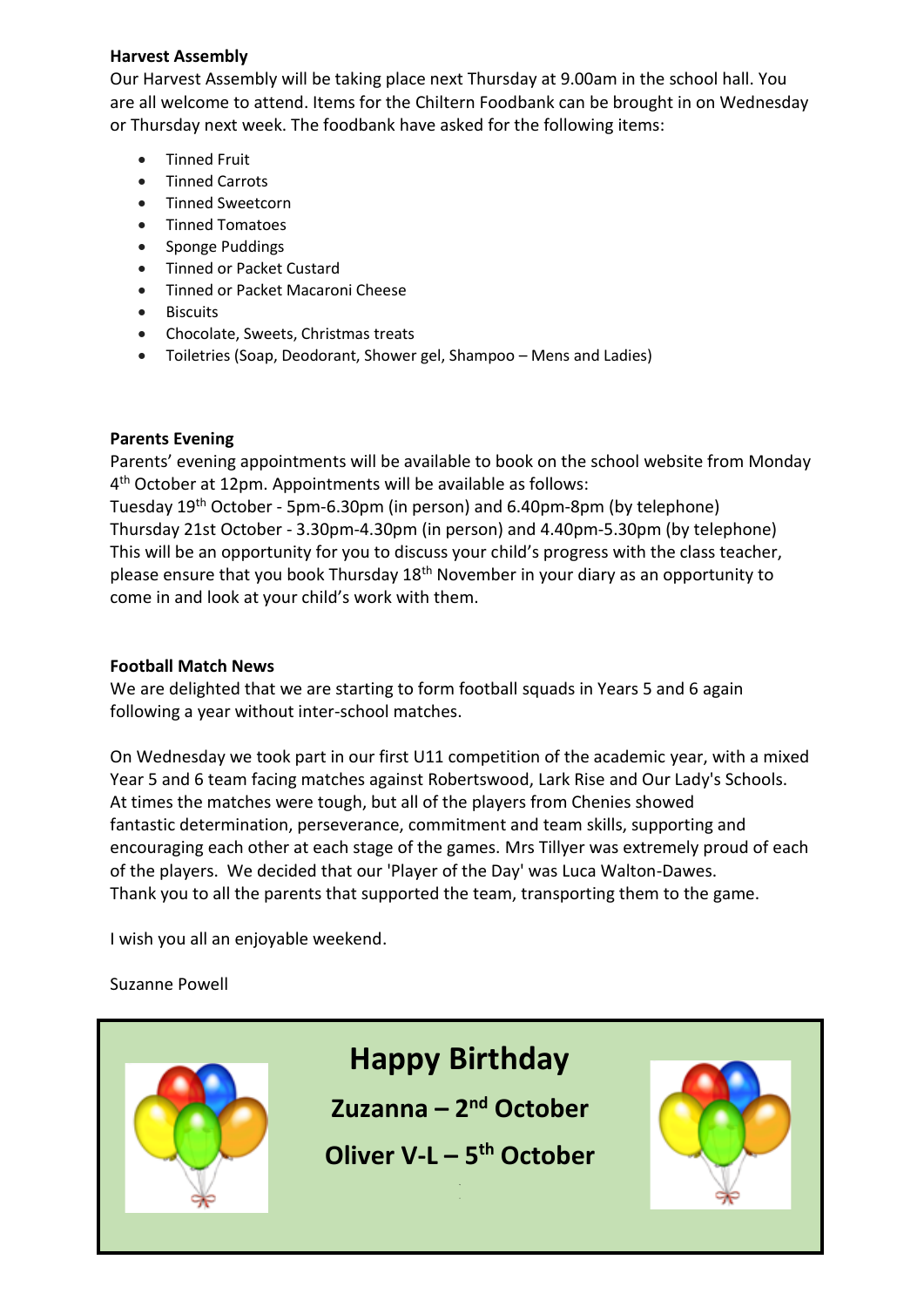| <b>Van Gogh</b> | <b>Zuzanna</b>  | <b>Henry</b>    |
|-----------------|-----------------|-----------------|
| <b>Monet</b>    | <b>Jasmine</b>  | <b>Jessica</b>  |
| <b>Hockney</b>  | <b>Oliver B</b> | <b>Archie Z</b> |
| <b>Hepworth</b> | <b>Frankie</b>  | Samyukta        |

## **Class News**

## **Van Gogh**

It has been great to see the children happy and confident in their learning environment. They have already come on leaps and bounds as they build on their experiences at school. We have spent the week practicing for the Harvest Assembly and hope that you will join us next Thursday as the children are very excited to perform their song. We will continue with our Autumn topic looking at the changes in the environment and getting ready for our first walk into the woods towards the end of the week.

## **Phonics**

We will be revisiting S A T P I N and introducing M D G O C. Even though the children will be learning these sounds our key focus next will be oral segmenting and blending (Phase 1).

#### **Maths**

Throughout we will be chanting numbers to 10/20 and learning about

- Number 1 Counting out one Matching numerals to written and spoken numerals Circle (One curved side) – 1p coin
- Number 2 Counting out two Representing two Matching numerals to written and spoken numerals – Semi Circle (One curved side and one straight side) – Practical addition (introduce number sentences  $1+1=2$ ) – Double one equals two – 2p coin  $(1p + 1p)$  – Talking about pairs
- Counting numbers to 1-6 on a track

## **EYFS Workshops:**

Thank you very much to all the parents who attended the EYFS workshops. We hope that you found it useful. If you were unable to attend, please let me know if you are interested and I will be happy to arrange a time to talk to you.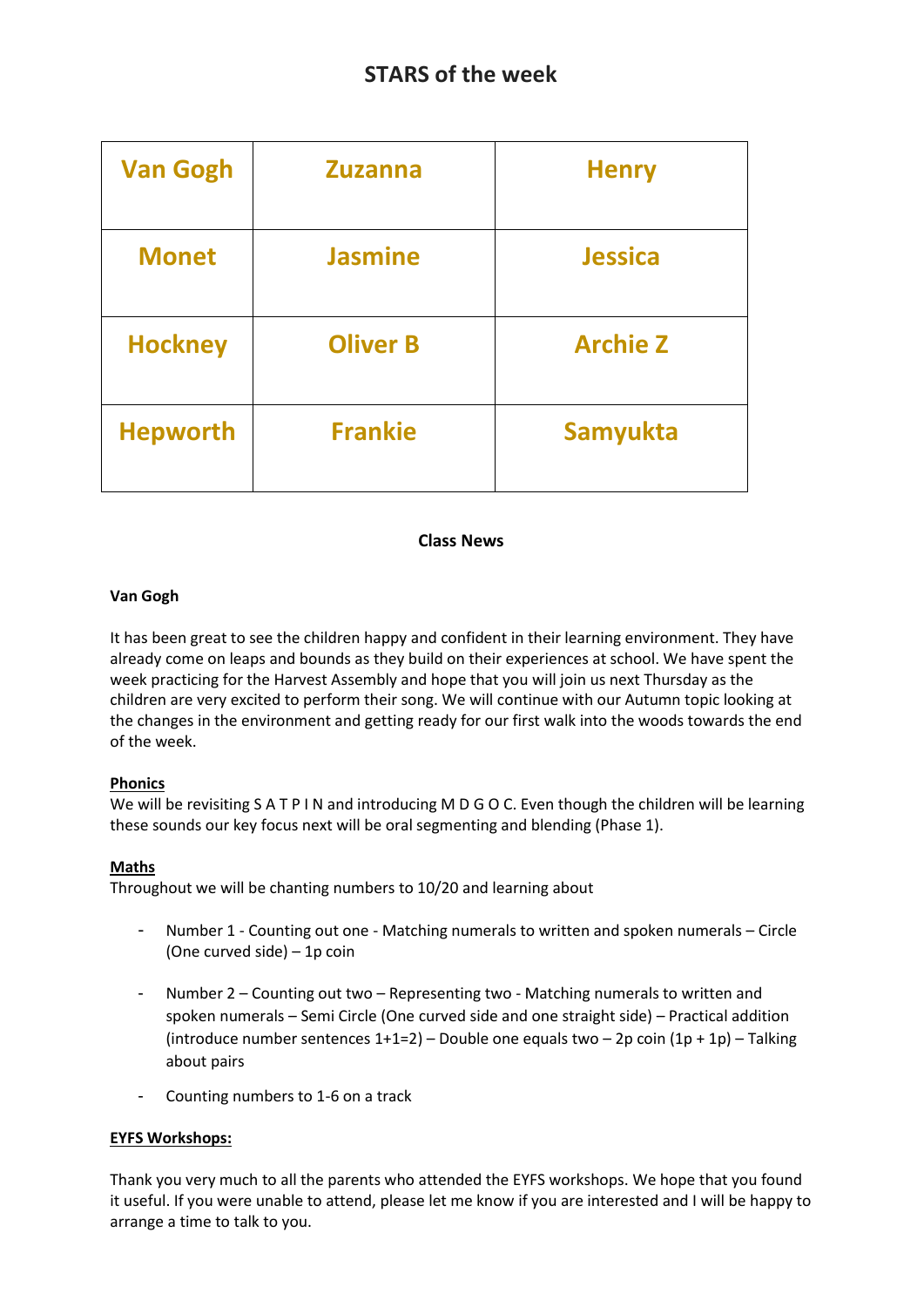Thank you for your ongoing support! Should you have any further queries or concerns please do not hesitate to contact me. Have a great weekend!

Mrs Sahotay  $\odot$ 

#### **Monet**

The children in Monet have had a busy week planning, telling and writing stories about their worry dolls.

Next week we will be beginning a Poetry topic, focusing on Harvest poems, sound and rhythm, poems about senses and linking what we read to our own experiences. This will link to our Science which is to name the five senses and plan an experiment based on smell.

In Maths we will be looking at symmetry, turns (quarter/half/whole turns clockwise and anticlockwise) followed by subtraction later in the week.

In History we will be thinking about the improvements that Florence Nightingale made and beginning our own collage and textiles self-portrait in Art.

In PSHE we will be continuing to think about people who care for us and the role they play in our lives.

Home learning will be on Google classroom (Monet 2021/2022)

Have a lovely weekend,

Miss Blakeley

#### **Hockney**

Next week in Hockney class we are beginning to think about writing our own stories based upon our study of 'Storm'. We will be focusing on how to create setting, character and plot using rich vocabulary and practising oral rehearsal before we record our ideas down. In our spelling lesson this week we will wrap up our work on all the different ways in which a dictionary can be used before moving on to study different prefixes and suffixes.

In Science next week we are looking forward to continuing our work studying the human skeleton, really trying to understand the different functions of a skeleton and being able to name some important bones. Some of you may have seen our rather strange skeletons chalked out on the playground last week!

Next week in our Topic lessons we will continue to study the everyday lives of the Egyptians but with a particular focus on mummification. This is an area we all seem to be really interested in so if you find any interesting facts regarding mummification then please do share them with the class next week. We will be looking to find out not only what this process involved but what was the reasoning behind it. In other words, why was mummification so important to the Egyptians?

We will also be continuing our study of Bob Marley and wider reggae music next week, thinking about what marks this particular type of music out, what instruments it employs and how it reflects the time. We will continue in our efforts to learn some of Bob Marley's songs-something I know the children really enjoy.

We hope you all have an enjoyable and restful weekend and look forward to seeing you next week.

Mrs Whittingham & Miss Groves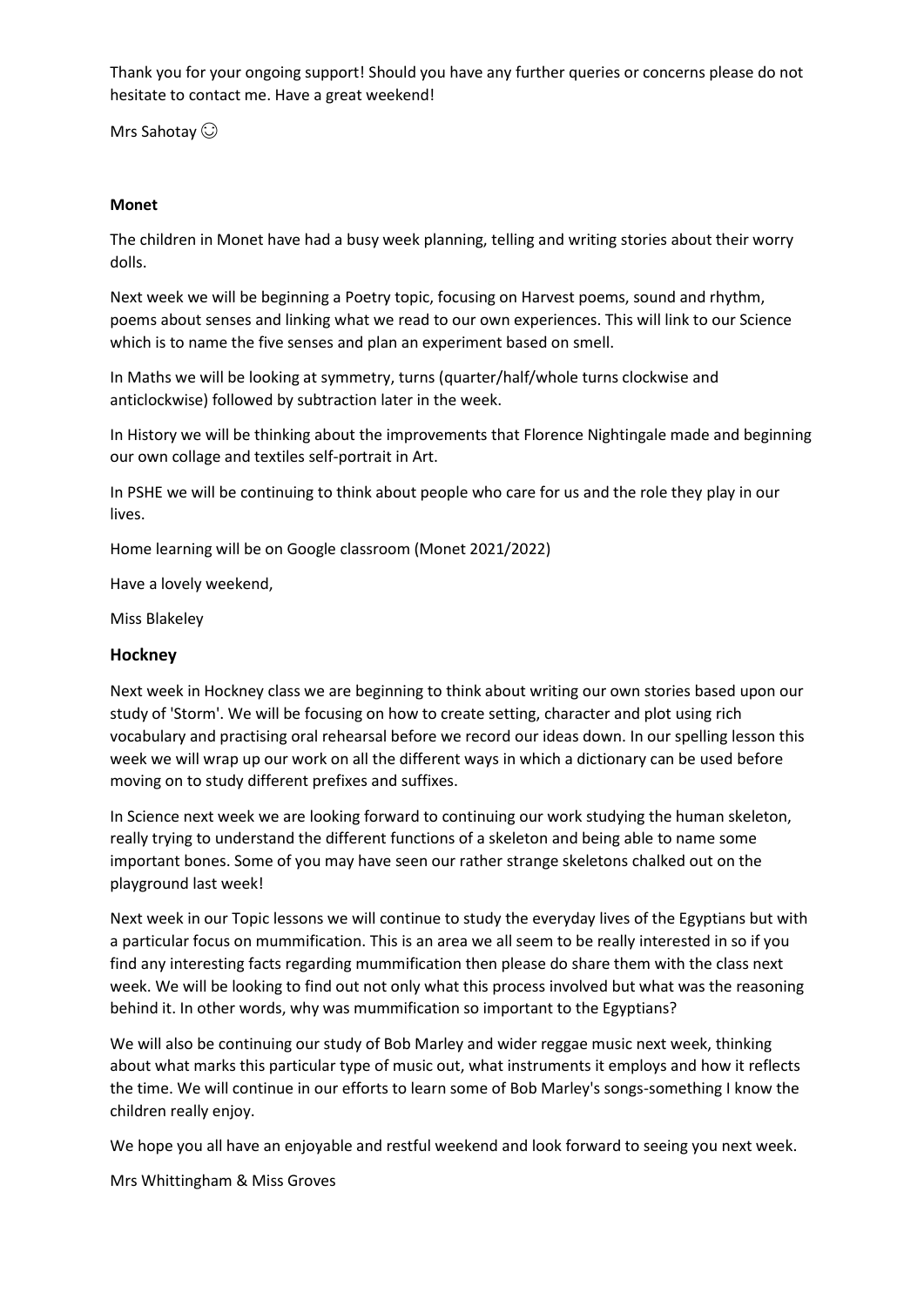## **Hepworth**

Another week has passed and the children in Hepworth have once again worked so hard and achieved so much.

## **English**

We will begin the week focussing on autumn and Harvest, exploring words and phrases to describe them and feelings about them. We will then develop this into poetry writing and write our own poems about autumn and Harvest. We look forward to sharing these poems with you in our Harvest assembly. Our SPAG session on Friday will focus on co-ordinating and subordinating conjunctions. Our spellings will focus on the prefixes 'dis' and 'auto' and our key focus words are: accident, amateur, anxious, apparent and available. These are available to practice using the Sir Linkalot site, which the children have on their Google Classrooms.

#### **Maths**

We will begin the week with a focus on mental addition and subtraction. We will discuss and explore methods we can use to help us calculate mentally, focussing particularly on the use of rounding and estimation to support calculating, alongside using and applying facts we already know to help us find out what we need to.

Later in the week, we will revisit multiplying and dividing both whole and decimal numbers by 10, 100 and 1000.

## **Other subjects**

On Monday afternoon, year 5 will be designing a cushion cover, which we will begin to make the following week. If there is a piece of material or an item of clothing that is no longer needed, please send it in with your child, so that they can use it as the base material for their cushion. This ties in well with the 'Make do and mend' aspect of our topic. They will also continue learning and evaluating war time songs.

Year 6 will have forest school on Monday afternoon - please remember to wear trousers with school uniform on top and to make sure trainers are in school.

In Science we will be exploring how circuits can vary using different components and investigate how we can change a circuit from a series to a parallel circuit, drawing circuit diagrams using the appropriate symbols. Our Spanish work will focus around saying and writing questions and answers based around what we are eating and drinking, developing conversational language. For topic we will be finding out about Anne Frank and this will then link with our PSHE work for the remainder of the half term as we find out more about discrimination. In RE we will consider how a place of worship helps people to practice their religion. In PE we will be creating a gymnastics routine using the skills we have developed so far. For PE - please remember that full PE kit should be in school at all times including trainers.

If your child has joined the 'Football Squad' there will be training on Tuesday lunchtime with Mr Jones, so please remember football boots and shin pads.

As always, please do come and speak to us, or drop us an email, if you have any questions or concerns.

Wishing you all a lovely weekend,

Mrs Tillyer and Mrs Wilson